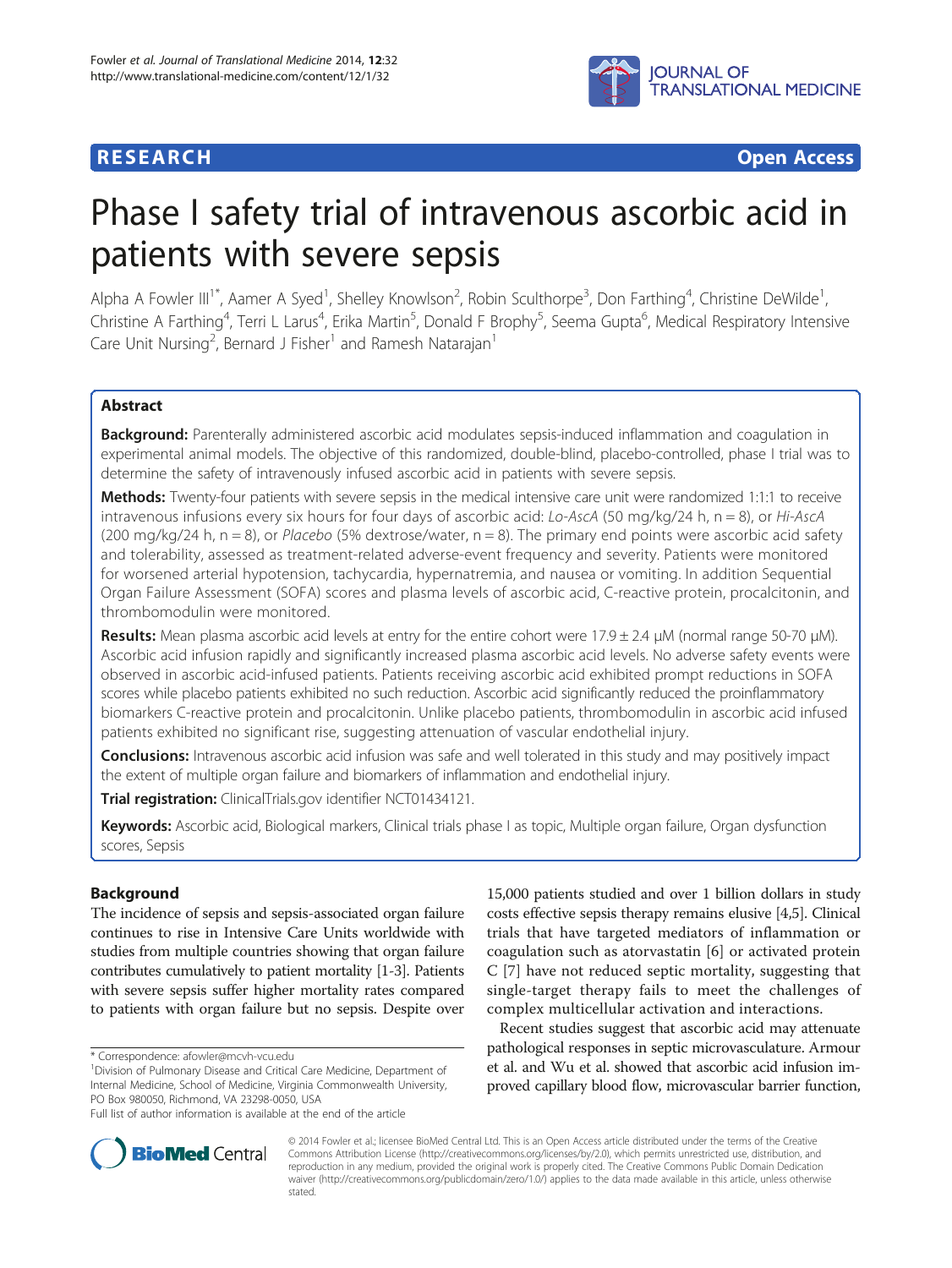and arteriolar responsiveness to vasoconstrictors in septic animals [\[8,9\]](#page-8-0). Recently, we showed that parenterally infusing ascorbic acid at a concentration of 200 mg/kg attenuated vascular lung injury in septic mice by multiple mechanisms, including attenuation of the proinflammatory mediators, enhanced alveolar epithelial barrier function, increased alveolar fluid clearance, and prevention of sepsisinduced coagulopathy [[10,11\]](#page-8-0). In addition, ascorbic acid deficient mice were found to be more susceptible to sepsis-induced multiple organ dysfunction and parenteral infusion of ascorbic acid attenuated the injury (lung, kidney, liver) [\[12\]](#page-8-0).

Subnormal plasma ascorbic acid concentrations in septic patients correlate inversely with the incidence of multiple organ failure and directly with survival [\[13\]](#page-8-0). Ascorbic acid depletion in sepsis results from: 1) ascorbic acid consumption by reduction of plasma free iron, 2) ascorbic acid consumption by the scavenging of aqueous free radicals, and 3) by destruction of the oxidized form of ascorbic acid, dehydroascorbic acid [\[14\]](#page-8-0). Dosing and bio-distribution data in humans show that pharmacological concentrations of ascorbic acid can only be attained following intravenous administration [\[15\]](#page-8-0). Surprisingly, few studies in critically ill patients infusing ascorbic acid have been performed. Nathens and colleagues infused ascorbic acid at 1 gram every 8 hours combined with oral vitamin E for 28 days in 594 surgically critically ill patients and found a significantly lower incidence of acute lung injury and multiple organ failure [\[16](#page-8-0)]. Tanaka et al. infused ascorbic acid continuously at 66 mg/kg/hour for the first 24 hours in patients with greater than 50% surface area burns and showed significantly reduced burn capillary permeability [[17](#page-8-0)]. A single report (published as abstract only) of a clinical study of large intravenous doses of ascorbic acid, and other antioxidants (tocopherol, N-acetyl-cysteine, selenium), in patients with established ARDS showed a 50% reduction in mortality [[18](#page-8-0)]. Clinical protocols currently in use for hospitalized septic patients fail to normalize ascorbic acid levels. Ascorbic acid dosages utilized in this trial arose from our preclinical work.

In the current trial, we sought to determine whether intravenous ascorbic acid was safe to administer to critically ill patients with severe sepsis and to determine if ascorbic acid had an impact on organ failure and a priori selected blood biomarkers. We measured C-reactive protein and procalcitonin as systemic markers of inflammation while choosing thrombomodulin as a marker of vascular injury [[19](#page-8-0)-[21\]](#page-8-0). The work reported in this study has previously been presented at the American Thoracic Society International Meeting [[22](#page-8-0)].

# Methods

This study was approved by the VCU Institutional Review Board (IRB). The IRB approval number assigned to this trial was: HM12903. The trial was conducted under a randomized double blind placebo-controlled format. A multi-departmental data safety monitoring board oversaw the trial.

# Patient enrollment

Patients were screened and enrolled following admission to the Medical Respiratory Intensive Care Unit in the VCU Medical Center, Richmond, Virginia. Severe sepsis was defined as: 1) Presence of a systemic inflammatory response: (fever: >38°C or hypothermia: <36°C (core temp only), heart rate > 90 beats/min, leukocytosis: >12,000 WBC/μL or leukopenia: <4,000 WBC/ $\mu$ L or >10% band forms) [[23](#page-9-0)], 2) Suspected or proven infection, and 3) Presence of sepsis*induced organ dysfunction*: Arterial hypoxemia  $(P_aO_2)$  $F_1O_2$  < 300), systolic blood pressure (SBP) < 90 mm Hg or SBP decrease > 40 mm Hg unexplained by other causes, Lactate >  $2.5 \text{ mMol/L}$  Urine output < 0.5 ml/kg/hour for greater than two hours despite fluid resuscitation, platelet count < 100,000, acutely developing coagulopathy (INR > 1.5), Bilirubin > 2 mg/dL. If these three criteria were met within 48 hours of ICU admission, informed consent was obtained from family members of patients deemed eligible for the study. Study groups in this trial were 1) Placebo: 5% dextrose and water; 2) Low dose ascorbic acid (Lo-AscA): 50 mg/kg/24 hours; or 3) High dose ascorbic acid (Hi-AscA): 200 mg/kg/24 hours. Ascorbic acid dosage was divided into 4 equal doses and administered over 30 minutes every 6 hours for 96 hours in 50 ml of 5% dextrose and water. Study drug infusion was initiated 2 to 4 hours following informed consent and randomization.

The study blind was established and maintained by the VCU Investigational Pharmacy Department where the study drug was prepared, hooded, and dispensed. Subjects were assigned to one of three dosing groups (0 mg/kg/day, 50 mg/kg/day, or 200 mg/kg/day) in a 1:1:1 ratio using a randomization scheme generated by using Research Randomizer [\[24\]](#page-9-0). Placebo or study drug was prepared in 50 mL polyvinyl chloride intravenous infusion bags (Viaflex, Baxter Healthcare, Deerfield, IL). Ascorbic Acid Injection, USP, (Bioniche Pharma, Lake Forest, IL) was used. Ascorbic acid or placebo solutions were prepared in matching volumes with amber shrouding for light protection and to preserve the blind. Air was removed from IV bags for protection against ascorbic acid oxidation. Ascorbic acid was stored at 2–8°C for up to 24 hours prior to use. Preliminary experiments showed no oxidation under these brief storage conditions.

# Study data management

Collected data was managed using REDCap (Research Electronic Data Capture), a secure, web-based data collection and storage tool hosted at VCU [[25](#page-9-0)].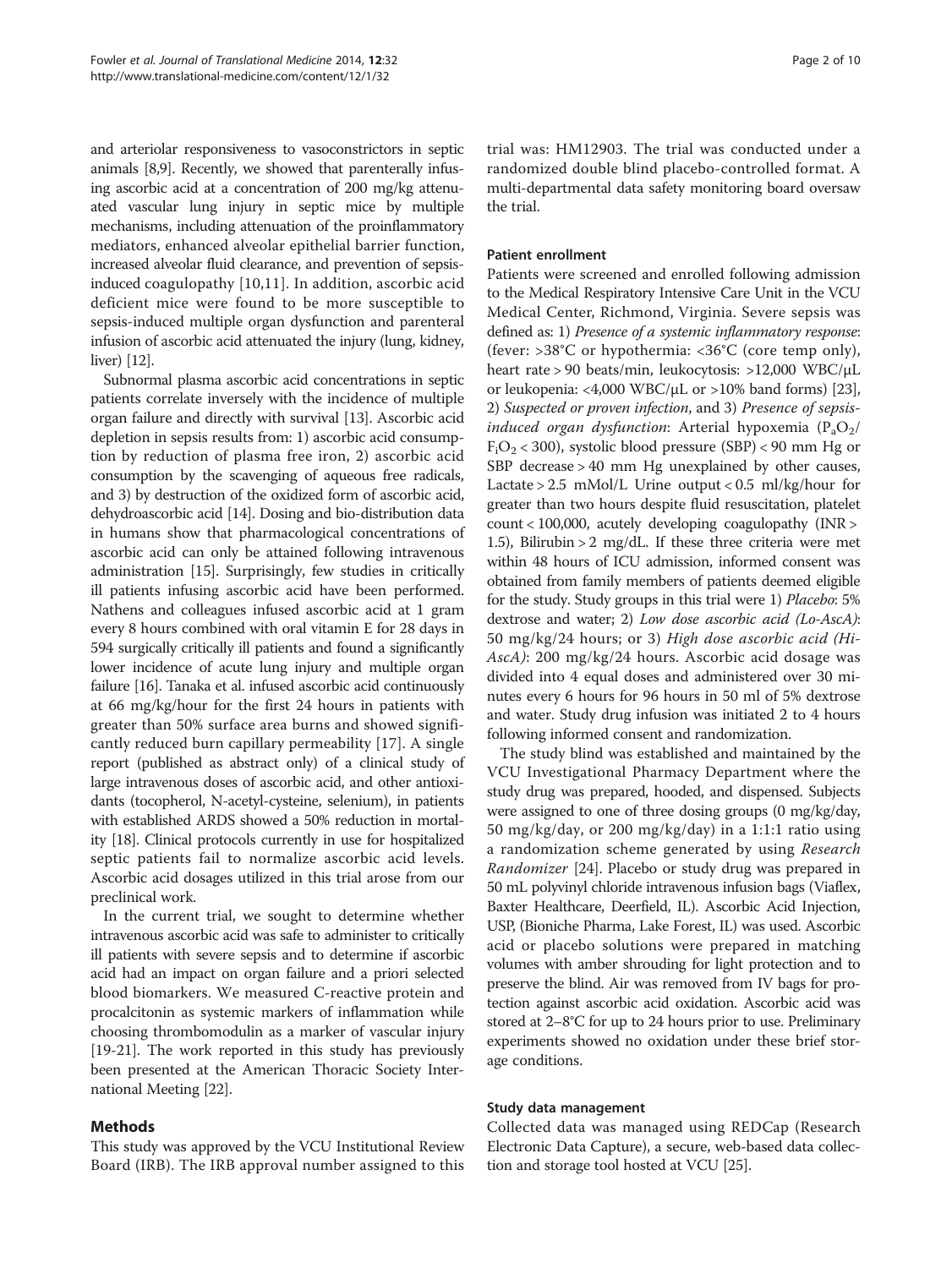# Assessment of organ failure

Organ failure was assessed using the Sequential Organ Failure Assessment (SOFA) score described by Vincent and colleagues [\[26\]](#page-9-0). Scores were calculated at enrollment and at 24, 48, 72, and 96 hours given the predictive value of serial SOFA scores reported by Ferreira et al. [[27](#page-9-0)]. Laboratory data and physiologic measures for calculating SOFA scores were monitored daily and recorded into REDCap. Data was normalized using the delta total SOFA score (total maximum SOFA score at study entry minus total maximum SOFA score over the 4-day study period) [[28,29](#page-9-0)].

#### Study drug infusion and safety monitoring

Vital signs were monitored every 5 minutes during infusion and every 5 minutes for 45 minutes afterwards by bedside Medical Respiratory Intensive Care Unit (MRICU) Nursing and the investigative team. Patient safety in this Phase I trial was paramount. Four objective indices were monitored during and after ascorbic acid infusion: 1) Hypotension: Defined as a fall in mean arterial blood pressure of 20 mm Hg during or following infusion, 2) Tachycardia: Defined as an increase in heart rate of 20 beats per minute during or following infusion, 3) Hypernatremia: Standard of care utilizes 0.9% saline for volume resuscitation. L-Ascorbic acid preparation used for this study presented a minor sodium load, therefore a potential for hypernatremia to develop existed and 4) Nausea or vomiting: were monitored both during and after ascorbic acid administration by investigators and by MRICU nursing staff. If one of the adverse events listed above was observed, ICU nursing was equipped with bedside algorithms designed to manage the adverse event. If an event was observed, drug infusion was halted. If the event resolved, drug infusion was restarted at 50% of the original infusion rate. If the event recurred, the patient was removed from the study. If no adverse event was observed, patients were infused for 4 days. Patients were then followed clinically for 28 days.

# Blood samples

Whole venous blood was drawn into sterile Vacutainer® tubes (Becton, Dickinson & Co., Franklin Lakes, NJ): serum tube (BD 367812, red top, clot activator) and plasma tube (lavender top, BD 367861, K2EDTA). Serum samples were allowed to coagulate for 60 min at room temperature. Plasma and serum were separated by centrifugation. An aliquot of freshly isolated plasma was processed for ascorbic acid analysis. Remaining plasma and serum were aliquoted and frozen at −70°C until assayed.

#### Plasma ascorbic acid measurement

Plasma Ascorbic Acid Stability: Preliminary work optimized conditions for stabilizing ascorbic acid in EDTA plasma samples. Briefly, 0.4 ml of cold 20% trichloroacetic acid (TCA) and 0.4 ml of cold 0.2% dithiothreitol (DTT) were added to 0.2 ml of plasma, vortexed for 2 min, and centrifuged (10,000 g, 10 min, 4°C). Supernatants were aliquoted and frozen at −70°C for batch analysis. Quality control samples consisted of normal plasma spiked with ascorbic acid (100 & 1,000 μM), processed in the same manner, and stored with patient samples. *Plasma Ascorbic* Acid Concentrations: Plasma ascorbic acid levels were quantified in all patients at enrollment then *just prior to* administration of the 12, 24, 36, 48, 72, and 96 hour ascorbic acid dosing. Concentrations were measured using high pressure liquid chromatography (HPLC) with UV detection. Chromatography was performed on an Onyx Monolithic C18 Column (100 × 4.6 mm; Phenomenex, Torrance, CA) with a mobile phase using a gradient buffer (dipotassium phosphate), ion pairing reagent (tretrabutyl amonium chloride), and acetonitrile at a flow rate 0.8 ml/ min. Detection was at 265 nm and ascorbic acid levels quantified using peak area analysis and external standardization. Ascorbic acid standards  $(0-1,000 \mu M)$  were freshly prepared and treated in the same way as the test plasma samples.

### Biomarkers

Biomarkers measured for this study were identified prior to the start of the study. C-Reactive Protein (CRP): A high sensitivity C-reactive protein (hsCRP) assay was performed in collaboration with Health Diagnostics Laboratories, Richmond, Virginia using the Roche hsCRP kit (catalog # 11972855216) on a Roche automated chemistry analyzer. Procalcitonin (PCT): Procalcitonin levels were quantified using a sandwich ELISA kit according to manufacturer's instructions (RayBiotech, Inc., Norcross, GA). Thrombomodulin (TM): Plasma levels were quantified using an enzymelinked immunosorbent assay kit (IMUBIND; American Diagnostica Inc., Stamford, Connecticut, USA). Samples were incubated in microwells precoated with a monoclonal antibody specific for human thrombomodulin.

See Additional file [1](#page-7-0) for description of methods utilized for biomarker analysis.

#### Statistical analysis

All analyses in this study were pre-specified. Statistical analysis was performed using SAS 9.3 and Graphpad PRISM 6.0. The results are expressed as means ± SE. Differences between and within groups were analyzed using two-factor analysis of variance with Tukey's studentized range test. Summary data is reported as mean ± SEM. Statistical significance was confirmed at a p value of <0.05. Organ dysfunction analysis was based on the evolution (slopes) of the delta daily total SOFA score (change in daily total SOFA score compared with day 0) over 4 study days by comparing the regression coefficients using Student's t-test [[28,29\]](#page-9-0).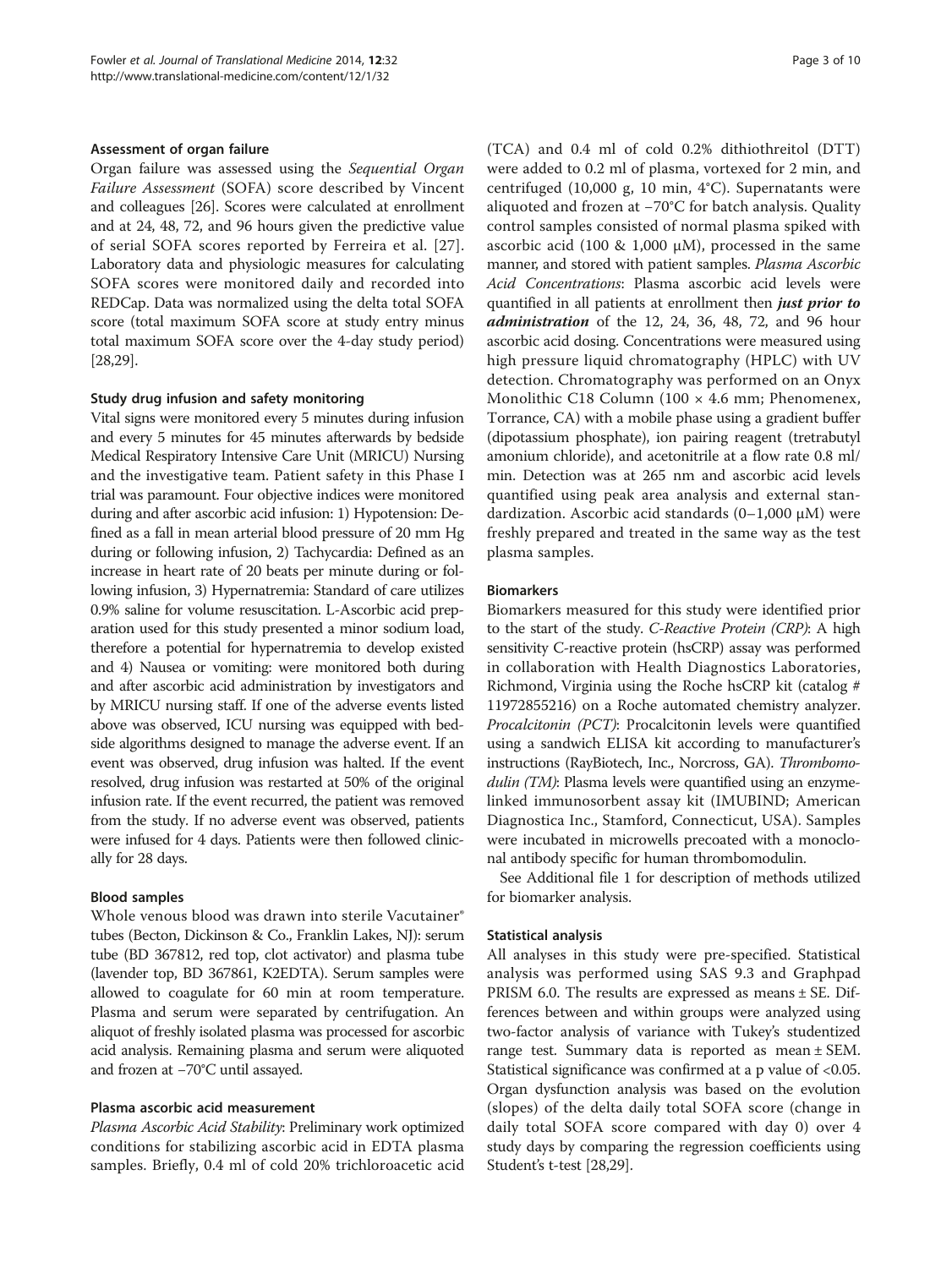# Results

## Enrolled study patients

Over a one year period, 35 patients were screened and 26 patients were enrolled. Reasons for excluding the 9 patients are as follows: a) 3 patients had terminal cancer and were not expected to survive for 24 hours; b) Informed consent could not be obtained in two homeless septic patients, and c) family members refused consent in 4 patients. Eight were enrolled in the placebo group, 8 enrolled in the Lo-AscA group, and 10 enrolled in the Hi-AscA. One patient in the Hi-AscA group was withdrawn by family members and transferred to another institution. One other Hi-AscA patient was withdrawn after Hemophagocytic Syndrome plus sepsis was recognized. These two patients are not included in the analysis. All patients received full ICU standard of care support. Table 1 shows the demographics of enrolled patients. The APACHE II and SOFA scores between groups were statistically identical. Table [2](#page-4-0) indicates the underlying diagnosis for patients entered into the trial, the organ system affected, the source and identification of organisms in the patients, and on day one of entry into the trial whether acute kidney injury or respiratory failure was present. Secondary outcomes (i.e., days on vasopressor, Ventilator days, ICU length of stay and 28 day mortality) are now reported in Additional file [2](#page-8-0): Table S1. The cohort of patients in this trial had a high incidence of respiratory failure. Nineteen patients had ARDS at entry as defined by the Berlin Definition with  $P_aO_2/F_iO_2$  (PF) ratios of less than 300 and patchy airspace disease on chest imaging. Five patients had PF ratios above 300. Of the group with PF ratios above 300 only two were not intubated for ventilatory support. One patient in the group with PF ratios above 300 eventually fell below 300 and satisfied the Berlin Definition of ARDS.

#### Safety of intravenous ascorbic acid

Safety of ascorbic acid infusion in critically ill patients was a primary endpoint for this Phase I safety trial. During the 96-hour infusion period, no patients were withdrawn due to study-related adverse events (i.e., hypotension, tachycardia, hypernatremia, or nausea/vomiting). Infusions were halted in one septic patient (Hi-AscA) following infusion #14 (84 hours) for a ventricular arrhythmia later

Table 1 Baseline demographic data of septic patients treated or not treated with intravenous ascorbic acid

| <b>Treatment Gender</b> |                                                                 | Age | <b>APACHE II</b><br>score <sup>a</sup> | <b>SOFA</b><br>scoreb |
|-------------------------|-----------------------------------------------------------------|-----|----------------------------------------|-----------------------|
| Placebo                 | 4 male 4 female $54 - 68$ years $20.4 (15 - 29)$ $13.3 \pm 2.9$ |     |                                        |                       |
| Lo-AscA                 | 5 male 3 female $30 - 70$ years $20.4$ (12 - 23) $10.1 \pm 2.0$ |     |                                        |                       |
| Hi-AscA                 | 4 male 4 female $49 - 92$ years $24.0$ (12 - 33) $10.8 \pm 4.4$ |     |                                        |                       |

<sup>a</sup> APACHE Acute Physiology and Chronic Health Evaluation, mean (range).<br><sup>b</sup>SOEA Sequential Organ Eailure Assessment, mean + SE  $^{b}$ SOFA Sequential Organ Failure Assessment, mean  $\pm$  SE.

determined by Cardiology consultants to be electrical artifact. This patient is included in the analysis.

# Plasma ascorbic acid levels

Plasma ascorbic acid levels in all septic patients at enrollment were subnormal (i.e., hyposcorbic) at  $17.9 \pm 2.4 \mu M$ (normal 50 – 70  $\mu$ M) and were not significantly different at baseline (Figure [1\)](#page-5-0). Ascorbic acid levels in the placebo group fell from 20.2 (11–45) μM at entry to 15.6 (7–27) μM on study day 4. Ascorbic acid levels increased 20-fold in the low dose treatment group from 16.7 (14–28)  $\mu$ M at baseline to 331 (110–806) μm on day 4. Ascorbic acid levels increased dramatically in Hi-AscA patients from 17.0 (11–50) μM at baseline to 3,082 (1,592 - 5,722) μm on day 4. Thus, ascorbic acid levels rose rapidly in the two treatment groups and were significantly higher than placebo within twelve hours (Lo-AscA vs. placebo p < 0.005, Hi-AscA vs. placebo p < 0.0005) remaining consistently elevated for the 96-hour infusion period. Furthermore, ascorbic acid levels in the Hi-AscA group were significantly higher  $(p < 0.005)$  than the Lo-AscA group from the 12 hour point forward reaching millimolar concentrations. These data confirm "hyposcorbic" levels present in untreated human sepsis and show that intermittent ascorbic acid infusion every 6 hours produces sustained steady-state plasma levels.

# Impact of ascorbic acid infusion on organ failure

SOFA scores at enrollment were: Placebo  $-13.3 \pm 2.9$ , Lo-AscA –  $10.1 \pm 2.0$ , and Hi-AscA  $10.8 \pm 4.4$  and were not significantly different across groups. The components of the SOFA score are listed in Additional file [3](#page-8-0): Table S2. Following normalization of the daily SOFA scores, patients treated with either dose of ascorbic acid exhibited descending SOFA scores over the 4-day study period ( $p < 0.05$ , slopes significantly non-zero). High dose ascorbic acid patients exhibited significantly faster declines in the regression slopes of delta daily total SOFA scores over time compared to placebo (−0.043 vs. 0.003, p < 0.01) (Figure [2](#page-5-0)). Placebo patients exhibited a gradual rise in SOFA scores. Though the cohort size is limited, these data suggest that ascorbic acid infusion significantly attenuates the systemic organ injury associated with sepsis.

# Impact of ascorbic acid infusion on biomarkers

Serum/plasma obtained from enrolled subjects were analyzed for three biomarkers: C-reactive protein (CRP), procalcitonin (PCT), and thrombomodulin (TM). CRP and PCT were quantified as surrogates for inflammation while TM was employed as a surrogate for endothelial injury. At enrollment, biomarker levels across the three groups were not significantly different. Serum CRP trended slowly down over the 96 hour period in the placebo group. Patients receiving ascorbic acid exhibited rapid reductions in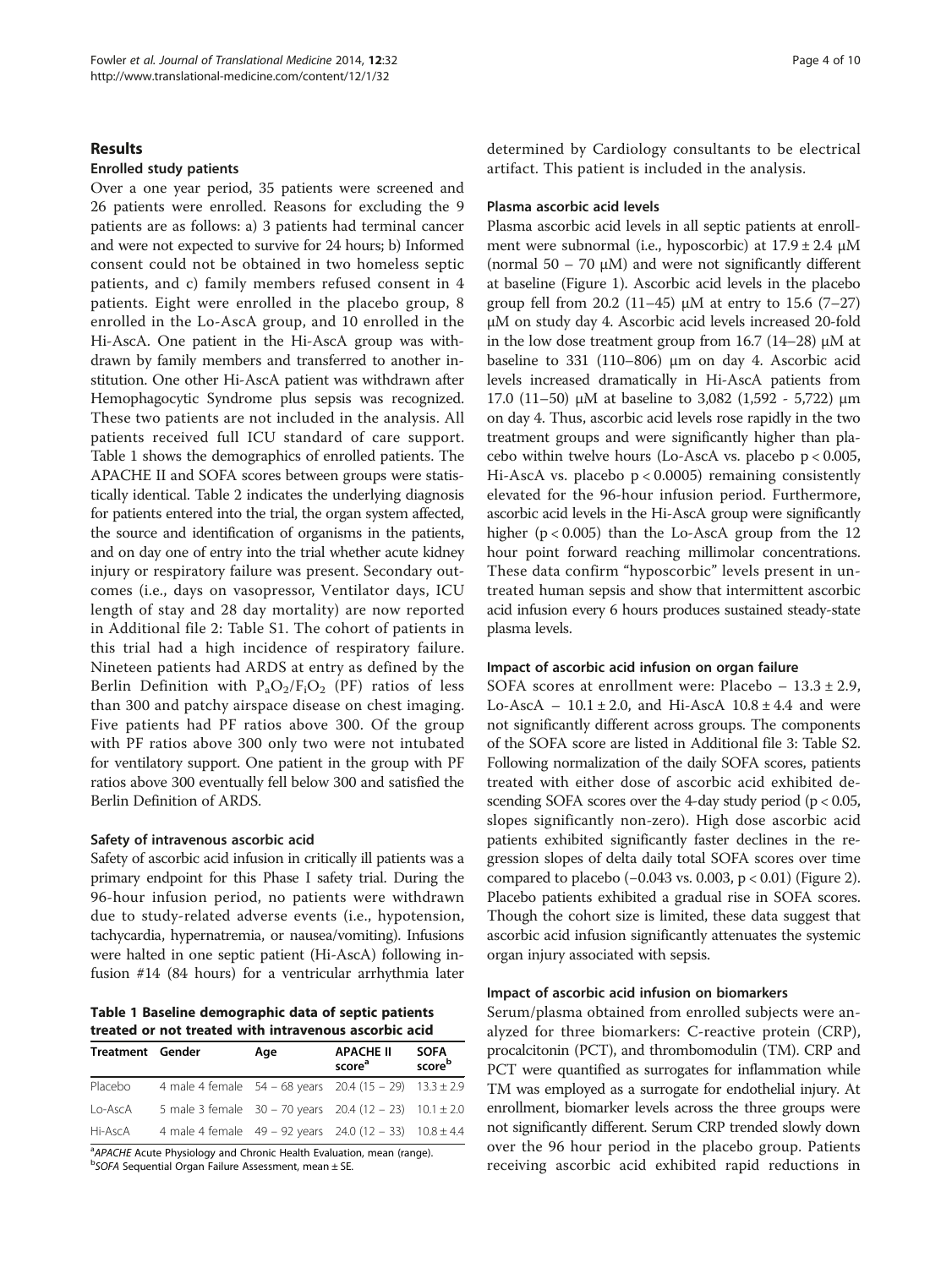# <span id="page-4-0"></span>Table 2 Clinical data on patients with severe sepsis

| <b>Underlying conditions</b>              | Source of sepsis                     | Organism                                        | <b>Renal failure?</b>    | Respiratory failure? |
|-------------------------------------------|--------------------------------------|-------------------------------------------------|--------------------------|----------------------|
| Lung cancer                               | Pneumonia                            | Blood: E.coli, Strep bovis                      | no                       | yes                  |
|                                           |                                      | Resp: E.coli                                    |                          |                      |
| Prodrome with nausea and                  | Pneumonia                            | Blood: culture negative                         | no                       | yes                  |
| vomiting for 7 days                       |                                      | Urine: Legionella antigen positive              |                          |                      |
| ETOH cirrhosis                            | Spontaneous bacterial<br>peritonitis | Blood: culture negative                         | no                       | yes                  |
| Status/Post gastric bypass                | Urinary tract infection              | Blood: E. Coli                                  | no                       | yes                  |
| Obstructive nephrolithiasis               | Urinary tract infection              | Blood: E.Coli                                   | no                       | yes                  |
| pyelonephritis                            |                                      | Urine: E.Coli                                   |                          |                      |
| End stage renal disease                   | Catheter sepsis                      | Blood: MRSA                                     | yes (prior to admission) | yes                  |
| Acute myelogenous                         | Portacath sepsis                     | Blood: MRSA                                     | no                       | yes                  |
| leukemia (relapse)                        |                                      | Urine: Enterobacter                             |                          |                      |
| Influenza                                 | Pneumonia with                       | Blood: Strep pneumonia                          | no                       | yes                  |
|                                           | coexistent Influenza A               | Resp: Influenza A                               |                          |                      |
| Diabetes mellitus                         | Infected diabetic foot               | Blood: Staph aureus                             | no                       | yes                  |
| Chronic kidney disease                    | ulcer                                | Body Fluid: Staph aureus                        |                          |                      |
| Gout                                      |                                      | Resp: MRSA                                      |                          |                      |
| Head and neck cancer                      | Pneumonia                            | Blood: culture negative                         | no                       | yes                  |
|                                           |                                      | Resp: culture negative                          |                          |                      |
| Diabetes mellitus                         | Pneumonia and colitis                | Blood: culture negative                         | yes (dialysis required)  | yes                  |
| Congestive heart failure                  |                                      |                                                 |                          |                      |
| Gastrointestinal hemorrhage               |                                      | Resp: MRSA                                      |                          |                      |
| Cellulitis                                | Pneumonia                            | Blood: Group a strep.                           | no                       | no                   |
| Hypercholesterolemia                      | Urinary tract infection              |                                                 |                          |                      |
| Multiple myeloma                          | PneumoniaUrinary tract               | Blood: Gram positive cocci                      | no                       | yes                  |
|                                           | infection                            | Urine: Proteus mirabilis                        |                          |                      |
| Non-Hodgkins lymphoma                     | Pancreatitis                         | Resp: Aspergillus fumigatus                     | no                       | yes                  |
| Bone marrow transplant                    | Intra-abdominal sepsis               | Blood: Gram negative rods,                      | no                       | yes                  |
| Bowel perforation                         |                                      | Gram positive cocci                             |                          |                      |
| Post allogeneic bone marrow<br>transplant | Pneumonia                            | Blood: culture negative                         | no                       | yes                  |
| Chronic opiate use                        | Aspiration pneumonia                 | Blood: Strep. pneumonia                         | no                       | yes                  |
| Found obtunded                            |                                      | Resp: Strep. pneumonia,<br>Candida glabrata     |                          |                      |
| Diabetes mellitus                         | Aspiration pneumonia                 | Resp: Gram negative rods,                       | yes (prior to admission) | yes                  |
| End stage renal disease                   |                                      | gram positive cocci                             |                          |                      |
| Chronic obstructive pulmonary<br>disease  | Pneumonia                            | Blood: culture negative<br>Resp: Acinetobacter, | no                       | yes                  |
|                                           |                                      | Stenotrophomonas maltiphilia                    |                          |                      |
| Toxic epidermal necrolysis                | Skin                                 | Blood: MRSA                                     | yes                      | yes                  |
| Acute renal failure                       |                                      |                                                 |                          |                      |
| Alcoholic cirrhosis                       | Subacute bacterial                   | Blood: culture negative                         | no                       | no                   |
| Hepatorenal syndrome                      | peritonitis                          |                                                 |                          |                      |
| Chronic obstructive pulmonary<br>disease  | Pneumonia                            | Blood: Gram positive rods                       | no                       | yes                  |
| Severe ankylosing spondylitis             | Urinary tract infection              | Blood: Klebsiella pneumonia                     | no                       | yes                  |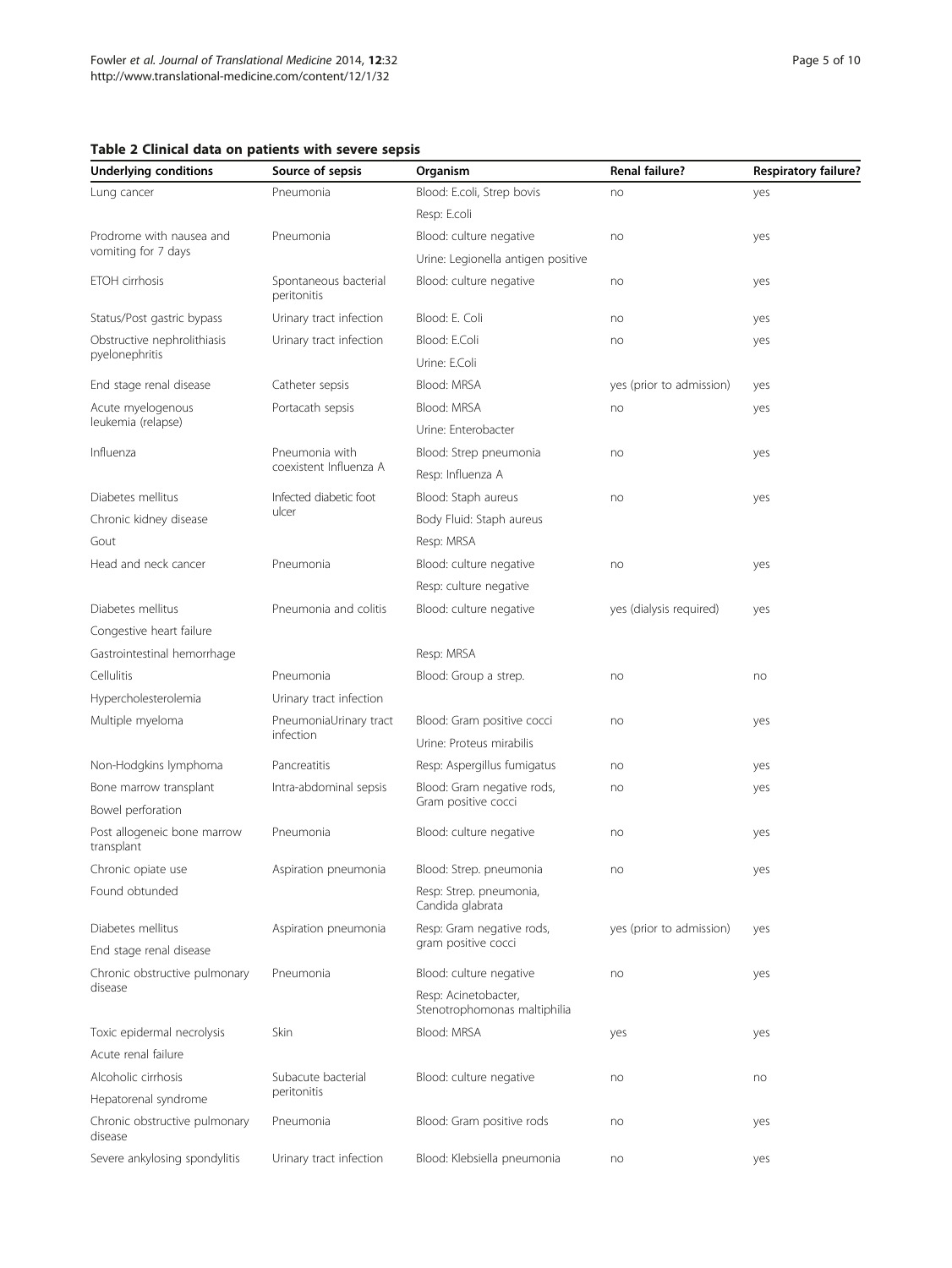| Page 6 c |  |
|----------|--|

| Severe aortic stenosis   |                      | Urine: Klebsiella pneumonia              |                         |     |
|--------------------------|----------------------|------------------------------------------|-------------------------|-----|
| Hepatitis C cirrhosis    | Health care acquired | Blood: culture negative                  | yes (dialysis required) | yes |
| Esophageal varicies      | pneumonia            | Urine: Enterococcus                      |                         |     |
| Systemic mastocytosis    | Pneumonia            | Blood: culture negative                  | no                      | yes |
| Congestive heart failure |                      | Resp: Budding yeast with<br>pseudohyphae |                         |     |

<span id="page-5-0"></span>Table 2 Clinical data on patients with severe sepsis (Continued)

CRP levels achieving significantly lower levels when compared to their own baseline and placebo by 24 hours (Figure [3A](#page-6-0), p < 0.05). PCT levels trended higher in placeboinfused patients 24 hours following the onset of sepsis though not reaching statistical significance. Serum PCT levels in patients receiving high dose ascorbic acid declined, becoming significantly lower than baseline by 48 hours (Figure [3](#page-6-0)B, p < 0.05). PCT in patients receiving high dose ascorbic acid continued to decline over the 96-hour period. Plasma TM levels in patients randomized to placebo were not different from the ascorbic acid groups at baseline. Placebo patients began to trend upwards beyond 36 hours, remaining elevated when compared to ascorbic acid treated patients though the values were not statistically significant (Figure [4\)](#page-6-0). Importantly ascorbic acid treated patients did not exhibit the upward trend in TM levels observed in



placebo-infused patients. These results suggest that ascorbic acid infusion produces early reductions in proinflammatory mediators in patients with severe sepsis. The results further suggest that ascorbic acid infusion attenuates the evolution of endothelial injury characteristic of severe sepsis in humans.

# **Discussion**

This phase I trial focused on the safety of administering intravenous ascorbic acid to patients with severe sepsis. The intravenous route of administration was chosen in this trial in order to achieve high ascorbic acid plasma levels. Padayatty and colleagues showed that high-level ascorbic acid plasma concentrations could only be achieved by intravenous administration [\[15\]](#page-8-0). Prior human studies employing pharmacologic ascorbic acid dosing report no adverse events. Nathens et al. administered 1 gram of ascorbic acid every 8 hours for 28 days to surgically critically ill patients with no ill effects [\[16\]](#page-8-0). Tanaka et al. administered 66 mg/kg/hour for 24 hours to patients with 50%



scores decreased over time with both doses of ascorbic acid infusion (p < 0.05 significantly non-zero) with the higher dose significantly less than placebo (Hi-AscA vs. placebo p < 0.01). Placebo (О), Lo-AscA (▼), Hi-AscA (▲).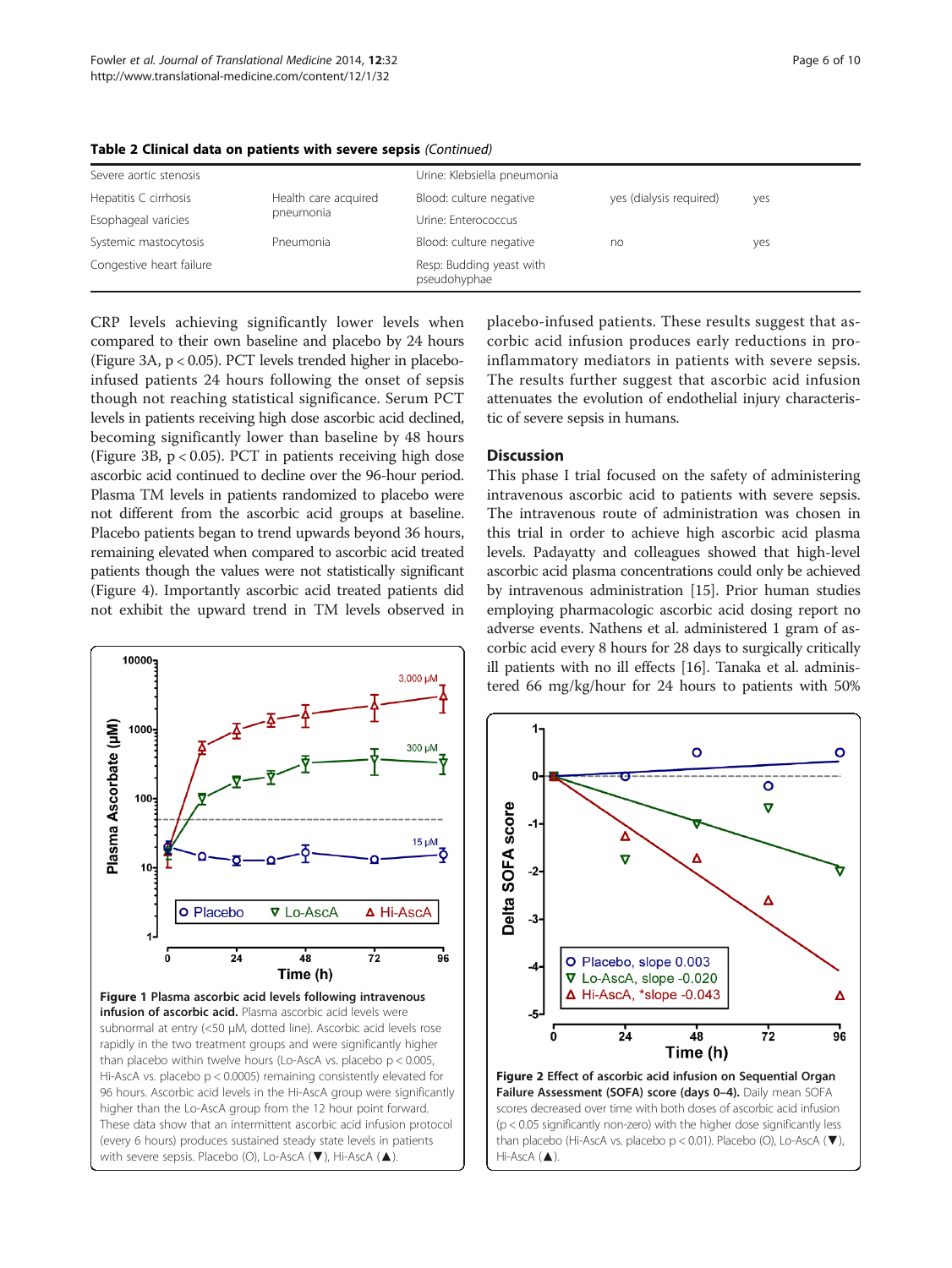<span id="page-6-0"></span>

surface area burns with no adverse events [[17](#page-8-0)]. Hoffer et al. intravenously administered up to 90 grams of ascorbic acid 3 times weekly to patients with advanced malignancy with no adverse events [[30\]](#page-9-0). The dosing protocols we chose for this trial arose out of our preclinical work.

No patient in the low or high dose ascorbic acid treatment arms of this study suffered any identifiable adverse event. As noted above, the one instance in which ascorbic acid infusion was halted for a cardiac rhythm disturbance was determined to be artifact by the Division of Cardiology. Thus, a *pharmacologic* ascorbic acid treatment strategy in critically ill patients with severe sepsis appears to be safe.

Prior studies show that patients with severe sepsis exhibit significantly reduced plasma ascorbic acid levels upon



admission to intensive care [[31](#page-9-0)]. The mean initial plasma ascorbic acid level for all septic patients in this study was  $17.9 \pm 2.4$  μM compared to normal human plasma levels of  $50 - 70 \mu M$  (Figure [1](#page-5-0)). Prior studies [\[13,14](#page-8-0),[26](#page-9-0)], and the current study show that subnormal plasma ascorbic acid levels are a predictable feature in patients with severe sepsis. Importantly, Placebo patients exhibited no change in plasma ascorbic acid levels throughout the 4-day study period despite receiving full ICU standard of care practice for severe sepsis (Figure [1\)](#page-5-0). Ascorbic acid depletion in sepsis results from ascorbic acid consumption by the reduction of plasma free iron, ascorbic acid consumption by the scavenging of aqueous free radicals (peroxyl radicals), and by the destruction of the oxidized form of ascorbic acid dehydroascorbic acid [\[14](#page-8-0)]. Sepsis further inhibits intracellular reduction of dehydroascorbic acid, producing acute intracellular ascorbic acid depletion. Sepsis-induced ascorbic acid destruction permits uncontrolled oxidant activity which amplifies tissue injury [[14](#page-8-0),[32,33\]](#page-9-0). Ascorbic acid treated patients in this study exhibited rapid and sustained increases in plasma ascorbic acid levels using an intermittent every six hours administration protocol (Figure [1](#page-5-0)).

SOFA scores are robust indicators of mortality during critical illness. SOFA score increases during the first 48 hours of ICU care predict a mortality rate of at least 50% [[26](#page-9-0)]. In this study, the extent of organ failure accompanying patients with severe sepsis was high with an average SOFA score for all patients equal to  $11.4 \pm 3$  confirming that multiple organ failure was present at enrollment. Given that the mean plasma ascorbic acid levels on admission were subnormal  $(17.9 \pm 2.4 \mu M)$ , a mean initial SOFA score of  $11.4 \pm 3$  in patients with severe sepsis was not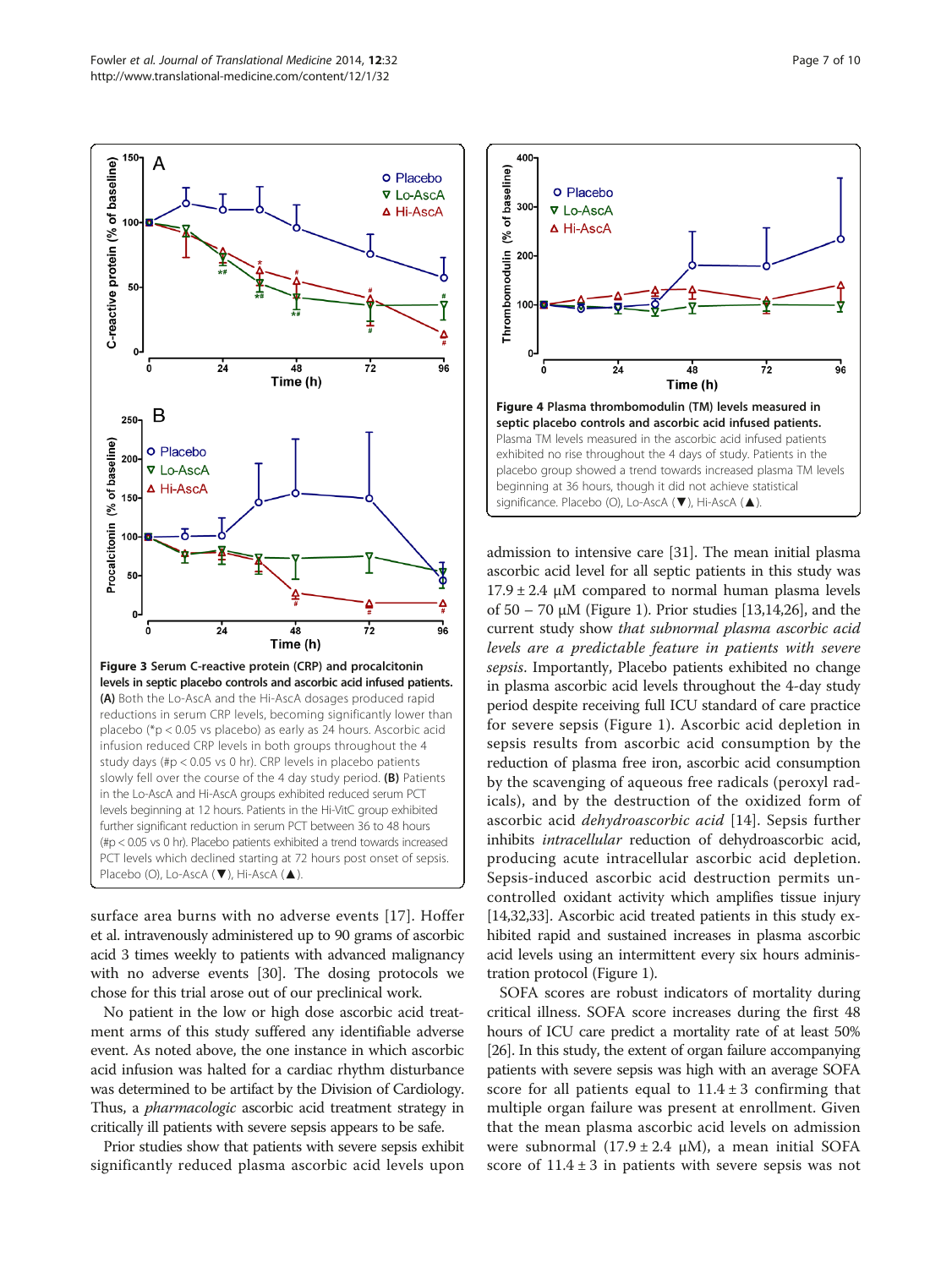<span id="page-7-0"></span>surprising. This study is in agreement with other studies which show that plasma ascorbic acid levels in severe sepsis correlate inversely with the incidence of multiple organ failure [\[13\]](#page-8-0). We showed that the addition of ascorbic acid to standard of care practice (i.e., fluid resuscitation, antibiotics, vasopressor medication) for patients with severe sepsis significantly reduced organ injury. Ascorbic acid treated patients exhibited prompt and sustained reductions in SOFA scores during the 4-day treatment regimen unlike placebo controls where SOFA scores slowly increased over time. SOFA score reduction was most remarkable in patients receiving the high dose ascorbic acid infusion (Figure [2](#page-5-0)).

C-reactive protein (CRP) [\[19](#page-8-0)] and procalcitonin (PCT) [[20\]](#page-8-0) levels are known to correlate with the overall extent of infection and higher levels of both have both been linked to higher incidences of organ injury and death in the critically ill. CRP in circulation has a short half-life of approximately 19 hours. Thus, the kinetics of CRP make it a useful monitor for tracking the inflammatory response produced by infection, and the response to antibiotic treatment. Lobo et al. reported that patients with CRP levels greater than 10 mg/dL at ICU admission exhibited significantly higher rates of multiple organ failure as well as higher mortality rates [\[34](#page-9-0)]. A decrease in CRP levels in Lobo's study after 48 hours was associated with a mortality rate of only 15.4%, while a persistently high CRP level was associated with a mortality rate of 60.9%. Both low and high dose ascorbic acid infusion in this trial promptly reduced serum CRP levels in septic patients (Figure [3A](#page-6-0)). Thus, the findings in this study support the findings of Lobo et al. with descending CRP levels being associated with lower mortality rate and reduced levels or organ failure. Jensen and colleagues found that high maximal procalcitonin levels were an early independent predictor of all-cause mortality in a 90-day followup period after intensive care unit admission [\[20\]](#page-8-0). Karlsson and colleagues [\[21](#page-8-0)] showed that mortality in patients with severe sepsis was lower in those patients in whom procalcitonin concentrations fell by more than 50% at 72 hours with respect to initial values. Infusion of ascorbic acid into patients with severe sepsis in this study reduced serum procalcitonin levels by greater than 50% (Figure [3](#page-6-0)B). Thrombomodulin is an endothelial cell bound molecule that captures thrombin holding it adjacent to protein C bound to its receptor (endothelial protein C receptor). Elevated soluble TM in the circulation indicates endothelial cell injury [[35\]](#page-9-0). Lin et al. reported that increased TM levels correlated with the extent of organ failure and mortality in patients with sepsis [\[36](#page-9-0)]. In the current study, thrombomodulin levels in patients randomized to placebo began to rise at approximately 36 hours into the study period, indicating sepsis-induced endothelial injury (Figure [4](#page-6-0)). Patients randomized to receive either dose of ascorbic acid exhibited no subsequent rise in plasma thrombomodulin. Though our patient numbers were small, these early results suggest that intravenous ascorbic acid acts to attenuate the proinflammatory state of sepsis and perhaps attenuates the development of endothelial injury.

On the basis of this study and our prior preclinical studies, we speculate as to the pleiotropic mechanisms by which ascorbic acid would be beneficial in sepsis. Ascorbic acid is rapidly taken up by endothelial cells in millimolar quantities where it scavenges reactive oxygen species and increases endothelial nitric oxide synthase-derived nitric oxide by restoring tetrahydrobiopterin content, thus, increasing bioavailable nitric oxide. As we and others have shown in basic investigations [\[10](#page-8-0),[11,](#page-8-0)[37\]](#page-9-0), by inhibiting NFκB activation, ascorbic acid could potentially attenuate the "cytokine storm" that arises due to NFκB driven genes known to be activated in sepsis. Septic ascorbic acid-deficient neutrophils fail to undergo normal apoptosis. Rather, they undergo necrosis thereby releasing hydrolytic enzymes in tissue beds, thus contributing to organ injury. We speculate that intravenous ascorbic acid acts to restore neutrophil ascorbic acid levels. Repletion of ascorbic acid in this way allows for normal apoptosis, thus, preventing the release of organ damaging hydrolytic enzymes. A multitude of biological mechanisms are active in patients with sepsis and they promote multiple organ injury and death.

Tens of thousands of lives are lost across the world annually due to severe sepsis [\[1](#page-8-0)[,38](#page-9-0)-[40\]](#page-9-0). Multiple treatment trials have failed to measurably improve outcomes. The majority of trials have singly eliminated certain proinflammatory mediators which research has suggested promotes tissue damage. The single mediator approach has largely been unsuccessful. The results from this small phase I safety trial suggest that administering ascorbic acid in pharmacological dosages to critically ill patients with sepsis is safe and that it may provide *adjunctive therapy* in the treatment of severe sepsis. A larger phase II proofof-concept trial is needed.

# Conclusions

This phase I trial shows that aggressive repletion of plasma ascorbic acid levels in patients with severe sepsis is safe. This early work in septic patients suggests that pharmacologic ascorbic acid repletion reduces the extent of multiple organ failure and attenuates circulating injury biomarker levels.

# Additional files

[Additional file 1:](http://www.biomedcentral.com/content/supplementary/1479-5876-12-32-S1.pdf) Patient Flow Diagram. Flow diagram of the progress through the phases of the safety trial (enrollment, allocation, follow-up, and analysis).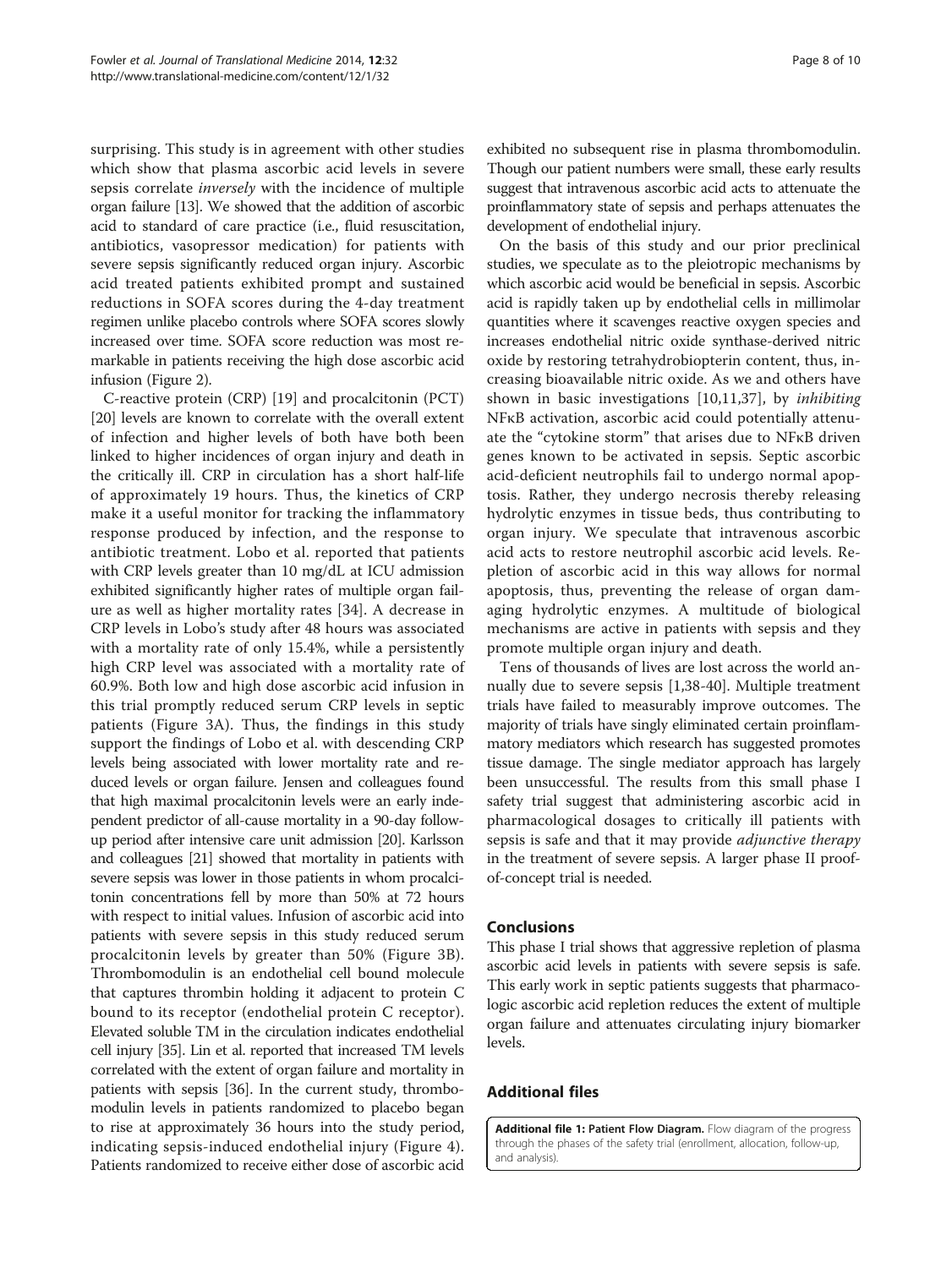<span id="page-8-0"></span>[Additional file 2: Table S1.](http://www.biomedcentral.com/content/supplementary/1479-5876-12-32-S2.pdf) Secondary outcomes of septic patients treated or not treated with intravenous ascorbic acid. Includes days on vasopressor, ventilator free days, ICU length of stay, and 28-day mortality.

[Additional file 3: Table S2:](http://www.biomedcentral.com/content/supplementary/1479-5876-12-32-S3.pdf) Components of the Sequential Organ Failure Assessment (SOFA) scoring system. Describes the clinical parameters of the scoring system.

#### Abbreviations

AscA: Ascorbic acid; CRP: C-reactive protein; PCT: Procalcitonin; SOFA: Sequential organ failure assessment; TM: Thrombomodulin.

#### Competing interests

The authors declare that they have no competing interests.

#### Authors' contributions

AAF, RN, BJF, AAS: Hypothesis/delineation. AAF, AAS, DF, RS, SK, CD: Study design. AAF, AAS, RN, BJF, DF, CAF, TLL, CD, SG, EM, DFB, MRICU Nursing: Acquisition of data/analysis. AAF, RN, BJF, DF, RS: Interpretation of data/ writing the article. AAF, RN, AAS, and BJF conceived, designed, or planned the study, interpreted the results, and wrote sections of the initial draft. DF, CAF, and TLL designed, validated and performed the plasma ascorbic acid HPLC analysis. SK, CD aided in study design and data collection. RS helped design the study and wrote sections of the initial draft. SG supervised biomarker analysis and interpretation of results. EM and DFB provided substantial review and suggestions of the initial draft. All authors read and approved the final manuscript.

#### Acknowledgement

The authors wish to acknowledge support for this phase I trial from: 1) The Aubrey Sage Macfarlane Acute Lung Injury Fund, 2) VCU Clinical and Translational Science Award UL1TR000058 from the National Center for Advancing Translational Sciences, 3) VCU Investigational Pharmacy Services, 4) The Jeffress Memorial Trust, and 5) The AD Williams Trust.

#### Author details

<sup>1</sup> Division of Pulmonary Disease and Critical Care Medicine, Department of Internal Medicine, School of Medicine, Virginia Commonwealth University, PO Box 980050, Richmond, VA 23298-0050, USA. <sup>2</sup>Department of Critical Care Nursing, Virginia Commonwealth University Health System, Richmond, Virginia, USA. <sup>3</sup>Investigational Drug Services, Department of Pharmacy Services, School of Pharmacy, Virginia Commonwealth University, Richmond, Virginia, USA. <sup>4</sup> Division of Nephrology, Department of Internal Medicine, School of Medicine, Virginia Commonwealth University, Richmond, Virginia, USA. <sup>5</sup>Department of Pharmacotherapy & Outcomes Science, School of Pharmacy, Virginia Commonwealth University, Richmond, Virginia, USA. 6 Health Diagnostic Laboratory, Richmond, Virginia, USA.

## Received: 12 November 2013 Accepted: 2 January 2014 Published: 31 January 2014

#### References

- Martin GS, Mannino DM, Eaton S, Moss M: The epidemiology of sepsis in the United States from 1979 through 2000. N Engl J Med 2003, 348(16):1546–1554. doi: 10.1056/NEJMoa022139. PMID: 12700374.
- Quenot JP, Binquet C, Kara F, Martinet O, Ganster F, Navellou JC, Castelain V, Barraud D, Cousson J, Louis G, Perez P, Kuteifan K, Noirot A, Badie J, Mezher C, Lessire H, Pavon A, Study Group E: The epidemiology of septic shock in French intensive care units: the prospective multicenter cohort EPISS study. Crit Care 2013, 17(2):R65. doi: 10.1186/cc12598. PMID: 23561510.
- Sakr Y, Lobo SM, Moreno RP, Gerlach H, Ranieri VM, Michalopoulos A, Vincent JL, The SOAP Investigators: Patterns and early evolution of organ failure in the intensive care unit and their relation to outcome. Crit Care 2012, 16(6):R222. doi: 10.1186/cc11868. PMID: 23158219.
- 4. Marshall JC: Clinical trials of mediator-directed therapy in sepsis: What have we learned? Intensive Care Med 2000, 26(Suppl 1):S75-S83. doi: 10.1007/s001340051122. PMID: 10786962.
- 5. Christaki E, Anyfanti P, Opal SM: Immunomodulatory therapy for sepsis: an update. Expert Rev Anti Infect Ther 2011, 9(11):1013–1033. doi: 10.1586/ eri.11.122. PMID: 22029521.
- 6. Kruger P, Bailey M, Bellomo R, Cooper DJ, Harward M, Higgins A, Howe B, Jones D, Joyce C, Kostner K, McNeil J, Nichol A, Roberts MS, Syres G, Venkatesh B, ANZ-STATInS Investigators–ANZICS Clinical Trials Group: A multicenter randomized trial of atorvastatin therapy in intensive care patients with severe sepsis. Am J Respir Crit Care Med 2013, 187(7):743–750. doi: 10.1164/rccm.201209-1718OC. PMID: 23348980.
- 7. Ranieri VM, Thompson BT, Barie PS, Dhainaut JF, Douglas IS, Finfer S, Gardlund B, Marshall JC, Rhodes A, Artigas A, Payen D, Tenhunen J, Al-Khalidi HR, Thompson V, Janes J, Macias WL, Vangerow B, Williams MD, PROWESS-SHOCK Study Group: Drotrecogin alfa (activated) in adults with septic shock. N Engl J Med 2012, 366(22):2055–2064. doi: 10.1056/NEJMoa1202290. PMID: 22616830.
- 8. Armour J, Tyml K, Lidington D, Wilson JX: Ascorbate prevents microvascular dysfunction in the skeletal muscle of the septic rat. J Appl Physiol 2001, 90(3):795–803. PMID: 11181585.
- 9. Wu F, Wilson JX, Tyml K: Ascorbate protects against impaired arteriolar constriction in sepsis by inhibiting inducible nitric oxide synthase expression. Free Radic Biol Med 2004, 37(8):1282–1289. doi:10.1016/j. freeradbiomed.2004.06.025. PMID: 15451067.
- 10. Fisher BJ, Seropian IM, Kraskauskas D, Thakkar JN, Voelkel NF, Fowler AA 3rd, Natarajan R: Ascorbic acid attenuates lipopolysaccharide-induced acute lung injury. Crit Care Med 2011, 39(6):1454–1460. doi: 10.1097/ CCM.0b013e3182120cb8. PMID: 21358394.
- 11. Fisher BJ, Kraskauskas D, Martin EJ, Farkas D, Wegelin JA, Brophy D, Ward KR, Voelkel NF, Fowler AA 3rd, Natarajan R: Mechanisms of attenuation of abdominal sepsis induced acute lung injury by ascorbic acid. Am J Physiol Lung Cell Mol Physiol 2012, 303(1):L20–L32. doi: 10.1152/ ajplung.00300.2011. PMID: 22523283.
- 12. Fisher BJ, Kraskauskas D, Martin EJ, Farkas D, Puri P, Massey HD, Idowu MO, Brophy DF, Voelkel NF, Fowler AA 3rd, Natarajan R: Attenuation of sepsis-induced organ injury in mice by vitamin C. J Parenter Enteral Nutr. in press. [Epub ahead of print] PMID: 23917525 doi: 10.1177/ 0148607113497760.
- 13. Borrelli E, Roux-Lombard P, Grau GE, Girardin E, Ricou B, Dayer JM, Suter PM: Plasma concentrations of cytokines, their soluble receptors, and antioxidant vitamins can predict the development of multiple organ failure in patients at risk. Crit Care Med 1996, 24(3):392–397. PMID: 8625625 Accession: 00003246-199603000-00006.
- 14. Galley HF, Davies MJ, Webster NR: Ascorbyl radical formation in patients with sepsis: effect of ascorbate loading. Free Rad Biol Med 1996 20(1):139–143. doi: 10.1016/0891-5849(95)02022-5. PMID: 8903690.
- 15. Padayatty SJ, Sun H, Wang Y, Riordan HD, Hewitt SM, Katz A, Wesley RA, Levine M: Vitamin C pharmacokinetics: implications for oral and intravenous use. Ann Intern Med 2004, 140(7):533–537. doi: 10.7326/0003- 4819-140-7-200404060-00010. PMID: 15068981.
- 16. Nathens AB, Neff MJ, Jurkovich GJ, Klotz P, Farver K, Ruzinski JT, Radella F, Garcia I, Maier RV: Randomized, prospective trial of antioxidant supplementation in critically ill surgical patients. Ann Surg 2002, 236(6):814–822. PMID: 12454520 Accession: 00000658-200212000-00014.
- 17. Tanaka H, Matsuda T, Miyagantani Y, Yukioka T, Matsuda H, Shimazaki S: Reduction of resuscitation fluid volumes in severely burned patients using ascorbic acid administration: a randomized, prospective study. Arch Surg 2000, 135(3):326–331. doi: 10.1001/archsurg.135.3.326. PMID: 10722036.
- 18. Sawyer MAJ, Mike JJ, Chavin K: Antioxidant therapy and survival in ARDS [abstract]. Crit Care Med 1989, 17:S153.
- 19. Vincent JL, Donadello K, Schmit X: Biomarkers in the critically ill patient: C-reactive protein. Crit Care Clin 2011, 27(2):241–251. doi: 10.1016/j. ccc.2010.12.010. PMID: 21440199.
- 20. Jensen JU, Heslet L, Jensen TH, Espersen K, Steffensen P, Tvede M: Procalcitonin increase in early identification of critically ill patients at high risk of mortality. Crit Care Med 2006, 34(10):2596-2602. doi: 10.1097/01.CCM.0000239116.01855.61. PMID: 16915118.
- 21. Karlsson S, Heikkinen M, Pettilä V, Alila S, Väisänen S, Pulkki K, Kolho E, Ruokonen E, The Finnsepsis Study Group: Predictive value of procalcitonin decrease in patients with severe sepsis: a prospective observational study. Crit Care 2010, 14(6):R205. doi: 10.1186/cc9327. PMID: 21078153.
- 22. Fowler AA, Fisher BJ, DeWilde C, Priday A, Syed A, Farthing CA, Larus TL, Knowlson S, Natarajan R: Parenteral vitamin C attenuates markers of organ injury and inflammation in severe sepsis [abstract]. Am J Respir Crit Care Med 2012, 185(2012):A6718.